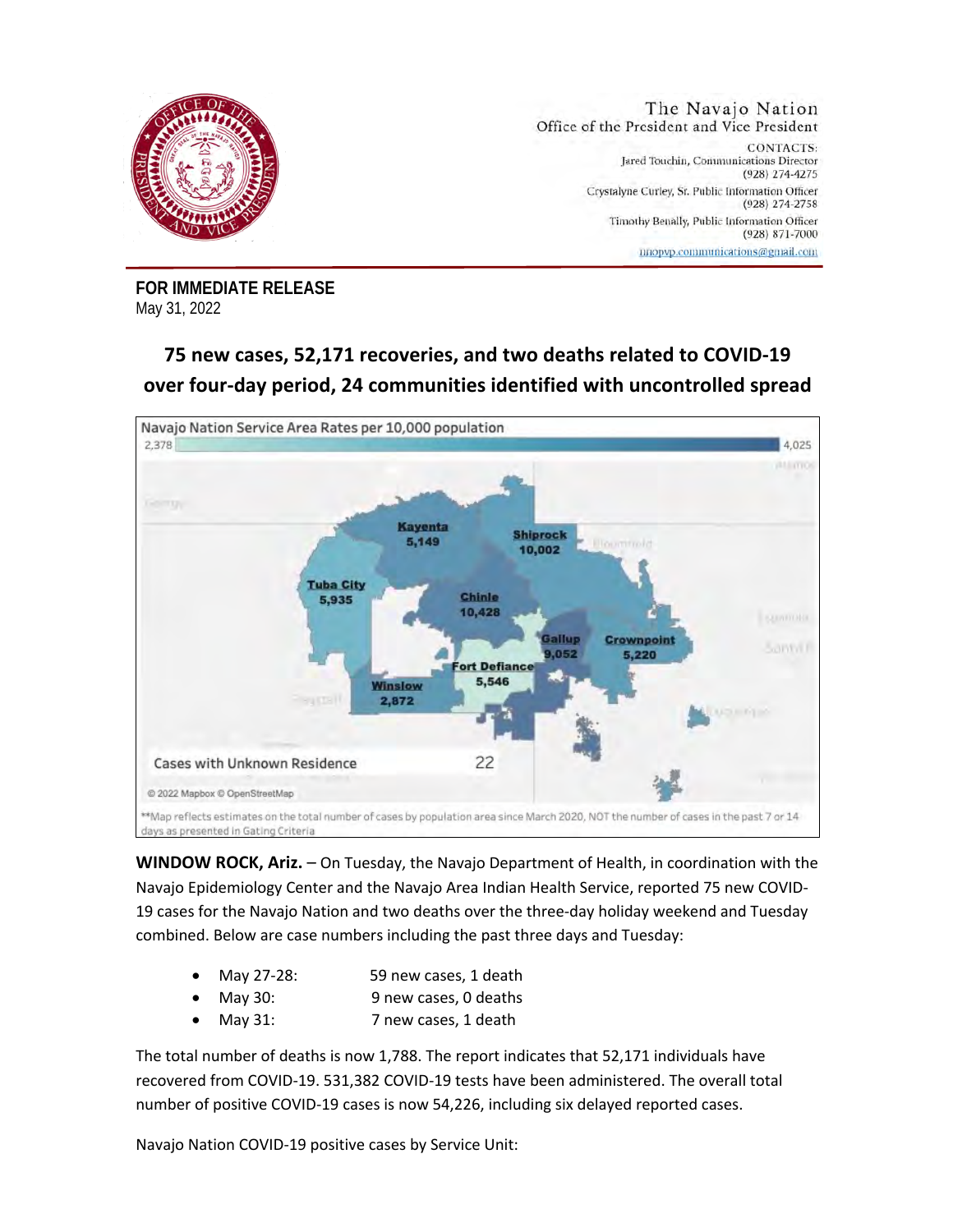- Chinle Service Unit: 10,428
- Crownpoint Service Unit: 5,220
- Ft. Defiance Service Unit: 5,546
- Gallup Service Unit: 9,052
- Kayenta Service Unit: 5,149
- Shiprock Service Unit: 10,002
- Tuba City Service Unit: 5,935
- Winslow Service Unit: 2,872

\* 22 residences with COVID-19 positive cases are not specific enough to place them accurately in a Service Unit.

Based on cases from May 13-26, 2022, the Navajo Department of Health issued a Health Advisory Notice for the following 24 communities due to uncontrolled spread of COVID-19:

"As we've experienced in the past, when COVID-19 case numbers increase in border towns and nearby cities, we tend to see an increase here on the Navajo Nation as well. If you travel off the Navajo Nation, our public health experts strongly encourage you to continue taking precautions especially in public places. The best defense against COVID-19 is to get vaccinated and get your booster shots if you are eligible to do so. Please be safe, take precautions, and keep pushing back on this virus," said Navajo Nation President Jonathan Nez.

Health care facilities on the Navajo Nation continue to administer COVID-19 vaccines. If you would like to receive one of the COVID-19 vaccines, please contact your health care provider and schedule an appointment.

"With graduations and the recent holidays, COVID-19 cases have increased in many parts of the country. We do not want to experience another large surge here on the Navajo Nation, so please be very cautious and remind your loved ones to be safe. Please keep praying for our people, our frontline workers, and everyone who is experiencing symptoms and illness due to COVID-19," said Vice President Myron Lizer.

For more information, including helpful prevention tips, and resources to help stop the spread of COVID-19, visit the Navajo Department of Health's COVID-19 website: http://www.ndoh.navajonsn.gov/COVID-19. For COVID-19 related questions and information, call (928) 871-7014.

# # #

For the latest news from the Office of the President and Vice President, please visit http://www.opvp.navajo-nsn.gov/ or find us on Facebook, Twitter, and Instagram.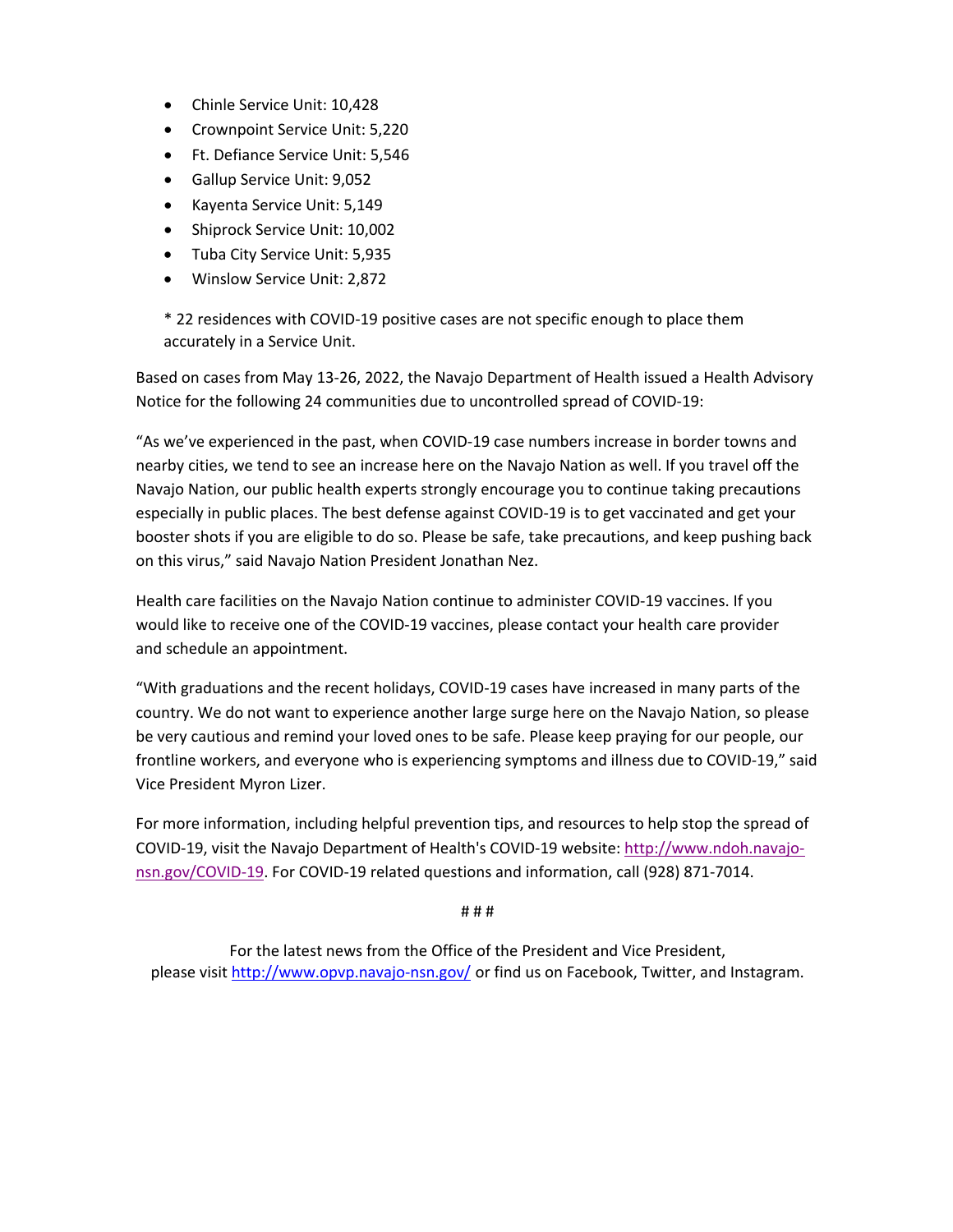## **THE NAVAJO NATION**

## JONATHAN NEZ | PRESIDENT MYRON LIZER | VICE PRESIDENT



May 31, 2022

## **Navajo Department of Health Health Advisory Notice (HAN) COVID-19 Community Advisory No. 80 —Safety Precautions**

**WINDOW ROCK, AZ** – The Navajo Health Command Operations Center is issuing uncontrolled spread of COVID-19 advisory for the following communities. The cases reflect dates May 13-26, 2022. The advisory will be in effect until the risk and cases decline.

The following communities are identified as having uncontrolled spread of COVID-19:

| <b>Black Mesa</b>    | Coyote Canyon | Kaibeto      | Sheepsprings  | Tsayatoh           |
|----------------------|---------------|--------------|---------------|--------------------|
| <b>Bread Springs</b> | Crownpoint    | Kayenta      | Shiprock      | Tselani/Cottonwood |
| Casamero Lake        | Forest Lake   | Ramah        | <b>Shonto</b> | Tuba City          |
| Chinle               | Ganado        | Red Mesa     | Teesto        | Twin Lakes         |
| Counselor            | Indian Wells  | Rock Springs | Tohatchi      |                    |

All residents should take precautions to protect their health from the spread of COVID-19. Individuals with the following conditions are at higher risk of being affected from COVID-19.

| People at Increased Risk for Severe Illness        | Might be at Increased Risk for Severe Illness |  |
|----------------------------------------------------|-----------------------------------------------|--|
| Older Adults                                       | Asthma                                        |  |
| Cancer<br>٠                                        | Cerebrovascular disease                       |  |
| Chronic kidney disease<br>$\bullet$                | Cystic fibrosis                               |  |
| Chronic obstructive pulmonary disease<br>$\bullet$ | Hypertension or high blood pressure           |  |
| Heart conditions<br>٠                              | Immunocompromised state                       |  |
| Immunocompromised state<br>$\bullet$               | Neurologic conditions, such as dementia       |  |
| Obesity and severe obesity<br>٠                    | Liver disease                                 |  |
| Pregnancy<br>٠                                     | Overweight                                    |  |
| Sickle cell disease<br>$\bullet$                   | Pulmonary fibrosis                            |  |
| Smoking<br>$\bullet$                               | Thalassemia                                   |  |
| Type 2 diabetes mellitus                           | Type 1 diabetes mellitus                      |  |

All residents should practice health and safety measures:

- Get vaccinated.
- Wear a mask in the public.
- Avoid close contact with people who are sick.
- Wash your hands often with soap and water for at least 20 seconds. If soap and water are not available, use a hand sanitizer that contains at least 60% alcohol.
- Clean and disinfect frequently touched surfaces daily.
- Avoid touching your face, nose, and eyes with unwashed hands.
- Clean and disinfect your vehicle, home, workspace and other common areas on a regular basis.
- Social distance keep 6 feet between yourself and others.